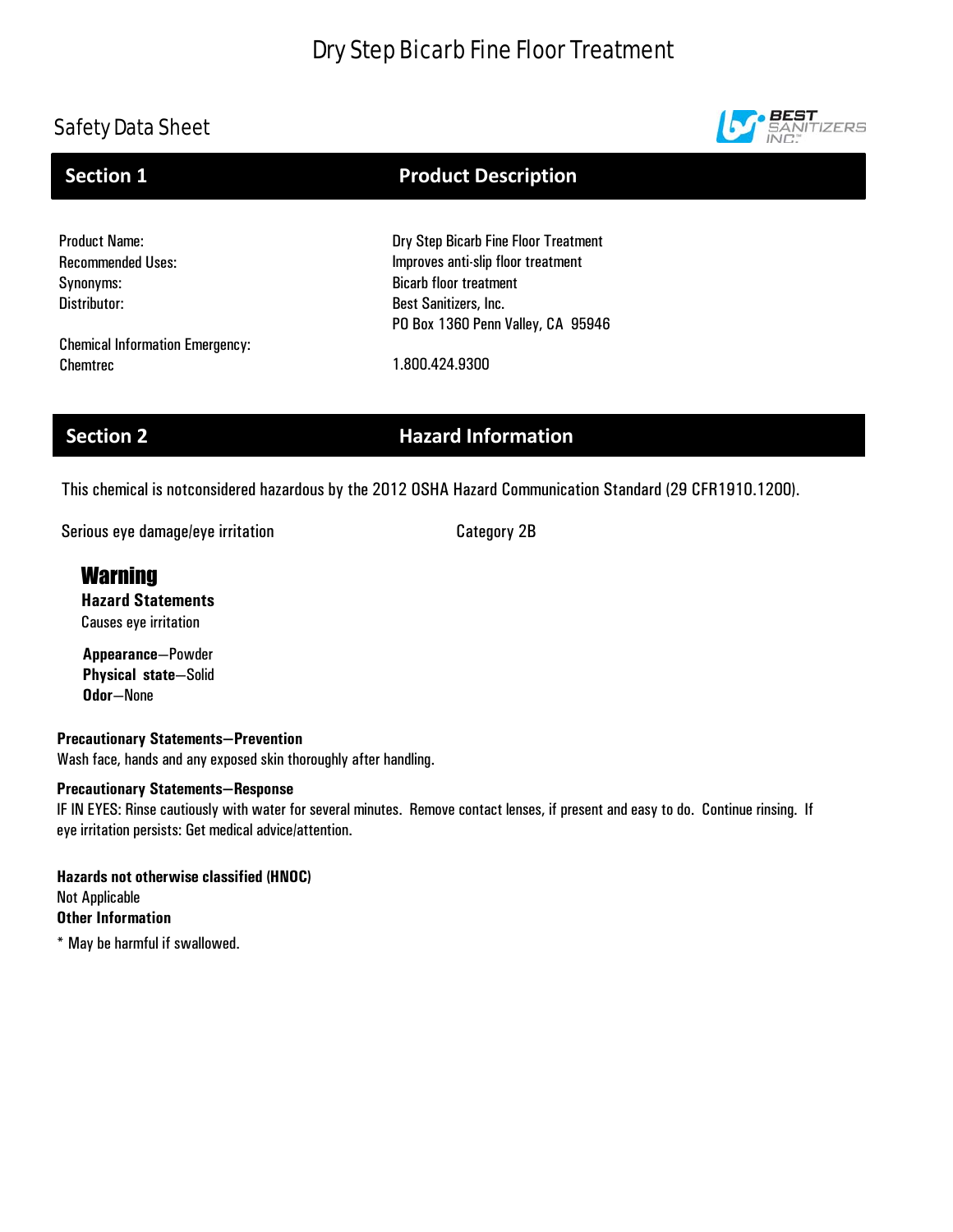| <b>Section 3</b>                             | <b>Composition/Information on Ingredients</b> |                |  |
|----------------------------------------------|-----------------------------------------------|----------------|--|
| <b>Chemical Name</b>                         | CAS No.                                       | Weight-%       |  |
| Sodium bicarbonate                           | 144-55-8                                      | >99.5          |  |
| Tetradecyl dimethyl benzyl ammonium chloride | 139-08-2                                      | < 0.2          |  |
| <b>Trade Secret 1</b>                        | Proprietary                                   | < 0.007        |  |
| <b>Trade Secret 2</b>                        | Proprietary                                   | $<$ 0.007 $\,$ |  |

The exact percentage (concentration) of composition has been withheld as a trade secret.

## **Section 4 First Aid Measures**

| <b>First Aid Measures</b>                                                  |                                                                                                                                                                                                        |
|----------------------------------------------------------------------------|--------------------------------------------------------------------------------------------------------------------------------------------------------------------------------------------------------|
| <b>Eye Contact</b>                                                         | Hold eye(s) open and rinse slowly and gently with water for 15-20 minutes. Remove<br>contact lenses, if present, after first 5 minutes, then continue rinsing eye(s). Get<br>medical advice/attention. |
| <b>Skin Contact</b>                                                        | Wash off immediately with soap and plenty of water. Wash contaminated clothing and<br>shoes before reuse. Get medical attention if irritation develops and persists.                                   |
| <b>Inhalation</b>                                                          | Remove to fresh air. Administer oxygen if breathing is difficult. Call a physician immediately.                                                                                                        |
| Ingestion                                                                  | Do NOT induce vomiting. Drink plenty of water. Never give anything by mouth to an<br>unconscious person. Call a physician immediately.                                                                 |
| Most important symptoms and effects, both acute and delayed                |                                                                                                                                                                                                        |
| <b>Symptoms</b>                                                            | See Section 11 for symptom information.                                                                                                                                                                |
| Indication of any immediate medical attention and special treatment needed |                                                                                                                                                                                                        |
| <b>Note to physicians</b>                                                  | Treat symptomatically.                                                                                                                                                                                 |

# **Section 5 Fire Fighting Measures**

### **Suitable Extinguishing Media**

Dry Chemical, Water spray (fog), Carbon dioxide (CO<sub>2</sub>), Foam. **Unsuitable extinguishing Media** No Information available. **Specific hazards arising from the chemical** No Information available. **Hazardous combustion products**

Carbon Monoxide. Carbon dioxide (CO2). Nitrogen oxides (NOx). **Explosion Data** Sensitivity to Mechanical Impact Sensitivity to Static Discharge None None

## **Protective Equipment and precautions for Firefighters**

As in any fire, wear self-contained breathing apparatus pressure-demand, MSHA/NIOSH (approved or equivalent) and full protective gear. Cool containers with flooding quantities of water until well after fire is out.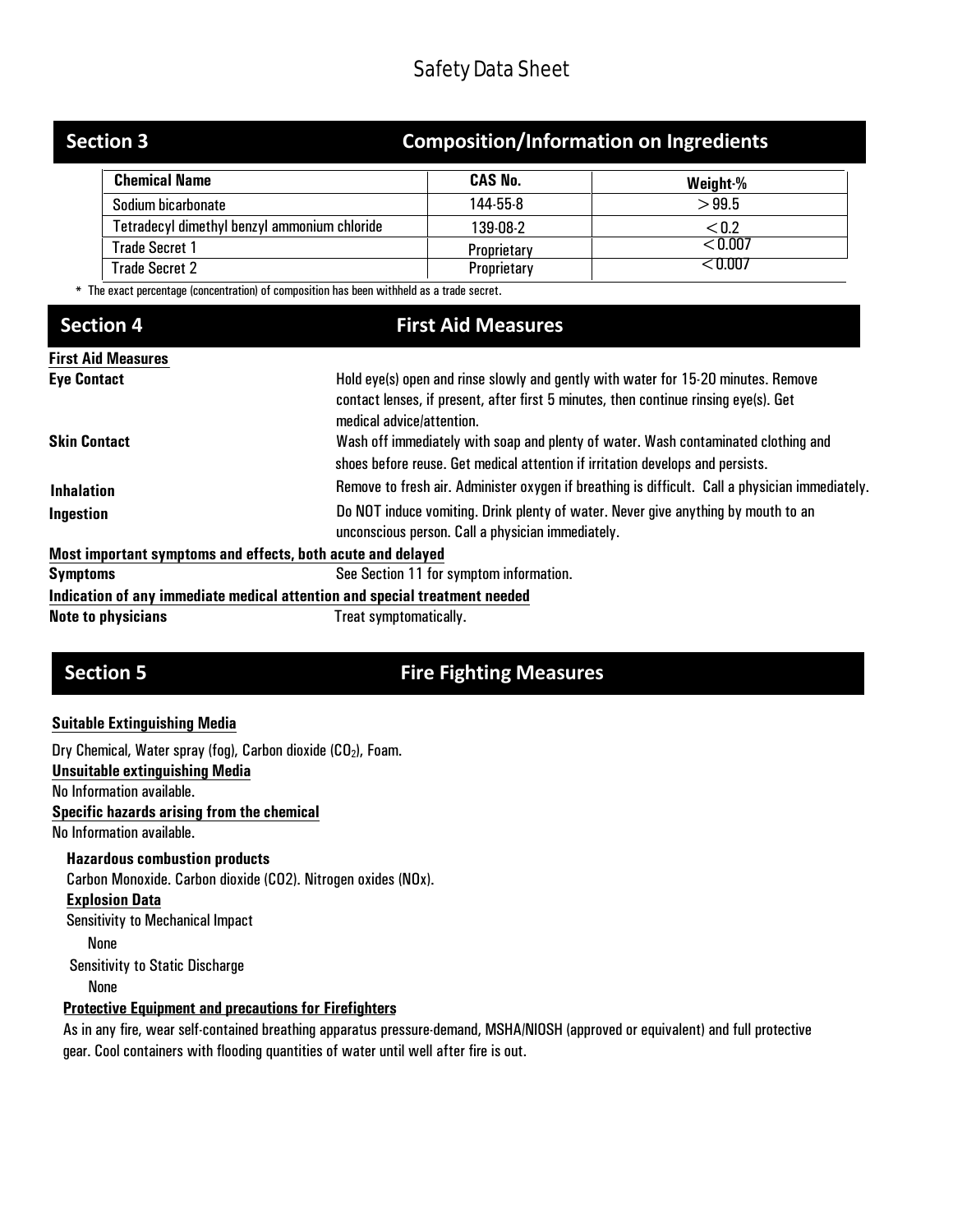| <b>Section 6</b>                                            | <b>Accidental Release Measures</b>                                                                               |
|-------------------------------------------------------------|------------------------------------------------------------------------------------------------------------------|
|                                                             | <b>Personal Precautions, Protective Equipment and Emergency Procedures</b>                                       |
| <b>Personal Precautions</b>                                 | Use personal protection recommended in Section 8. Ensure adequate ventilation, especially in<br>confined areas.  |
| For emergency responders                                    | Isolate area. Keep unnecessary personnel away.                                                                   |
| <b>Environment Precautions</b>                              |                                                                                                                  |
| <b>Environmental Precautions</b>                            | See Section 12 for additional ecological information. Prevent entry into waterways, sewers or confined areas.    |
| <b>Methods and Material for Containment and Cleaning up</b> |                                                                                                                  |
| Methods for containment                                     | Prevent further leakage or spillage if safe to do so.                                                            |
| <b>Methods for Cleaning up</b>                              | Sweep up and shovel into suitable containers for disposal. Following product recovery, flush area<br>with water. |

## **Section 7 Handling and Storage**

### **Precautions for safe handling**

Advice on safe handling Use personal protection recommended in Section 8. Avoid contact with skin, eyes or clothing. Use only in well-ventilated areas. Avoid breathing vapors or mists. Wash thoroughly after handling. Handle in accordance with good industrial hygiene and safety practice.

### **Conditions for safe storage, including any incompatibilities**

| <b>Storage Conditions</b> | Keep Containers tightly closed in a dry, cool and well-ventilated place. Do not allow water |
|---------------------------|---------------------------------------------------------------------------------------------|
|                           | to get into container.                                                                      |
| Incompatible materials    | Acids                                                                                       |

## **Section 8 22 Protection Information**

### **Exposure Guidelines**

This product, as supplied, does not contain any hazardous materials with occupational exposure limits established by the region specific regulatory bodies.

### **Appropriate Engineering Controls**

| <b>Engineering Controls</b>   | Showers, eyewash stations, ventilation system.                                                                                                                                                                                                                                                                                   |
|-------------------------------|----------------------------------------------------------------------------------------------------------------------------------------------------------------------------------------------------------------------------------------------------------------------------------------------------------------------------------|
|                               | Individual Protection Measures, such as personal protective equipment                                                                                                                                                                                                                                                            |
| Eye/Face protection           | Tight sealing safety goggles.                                                                                                                                                                                                                                                                                                    |
| Skin and body protection      | Rubber gloves. Normal work clothing (long sleeved shirt and long pants) is recommended.                                                                                                                                                                                                                                          |
| <b>Respiratory protection</b> | If exposure limits are exceeded or irritation is experienced, NIOSH/MSHA approved respiratory<br>protection should be worn. Positive-pressure supplied air respirators may be required for high airborne<br>contaminant concentrations. Respiratory protection must be provided in accordance with current local<br>regulations. |
| <b>General Hygiene</b>        | Wash face, hands and any exposed skin thoroughly after handling. Wash contaminated                                                                                                                                                                                                                                               |
| <b>Considerations</b>         | clothing and shoes before reuse. Do not Eat, Drink or Smoke when using this product.                                                                                                                                                                                                                                             |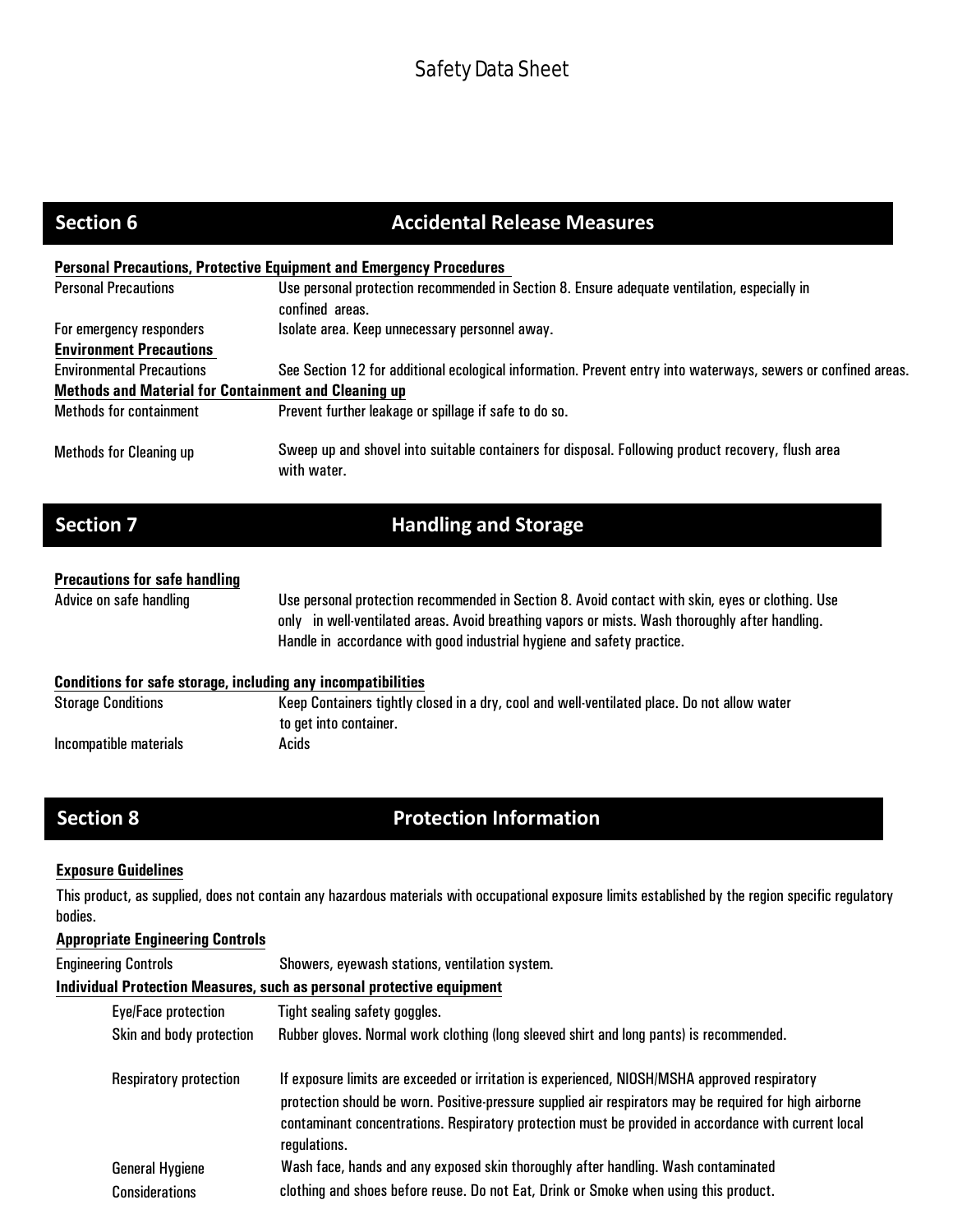## **Section 9**

# **Physical and Chemical Properties**

### **Information on basic physical and chemical properties**

(2% solution)

| <b>Property</b>                     | Values                   |
|-------------------------------------|--------------------------|
| рH                                  | 8                        |
| <b>Melting Point/Freezing Point</b> | No information available |
| <b>Boiling Point/Boiling Range</b>  | No information available |
| <b>Flash Point</b>                  | <b>Not Flammable</b>     |
| <b>Evaporation rate</b>             | No information available |
| Flammability (solid, gas)           | No information available |
| <b>Flammability Limit in Air</b>    |                          |
| <b>Upper flammability limit:</b>    | No information available |
| Lower flammability limit:           | No information available |
| Vapor pressure:                     | No information available |
| Vapor density:                      | No information available |
| <b>Bulk density</b>                 | $1.2$ g/cc               |
| <b>Water solubility</b>             | Soluble in Water         |
| <b>Partition coefficient</b>        | No information available |
| <b>Autoignition temperature</b>     | No information available |
| <b>Decomposition temperature</b>    | No information available |
| Kinematic viscosity                 | No information available |
| Dynamic viscosity                   | No information available |
| <b>Explosive properties</b>         | No information available |
| <b>Oxidizing properties</b>         | No information available |

# **Section 10 Stability and Reactivity Data**

**Reactivity**  No Data available. **Chemical Stability** Stable under recommended storage conditions. **Possibility of Hazardous Reactions**  None under normal processing. **Conditions to avoid** None known. **Incompatible materials** Acids **Hazardous Decomposition Products** Carbon monoxide. Carbon dioxide (CO2). Nitrogen oxides (NOx).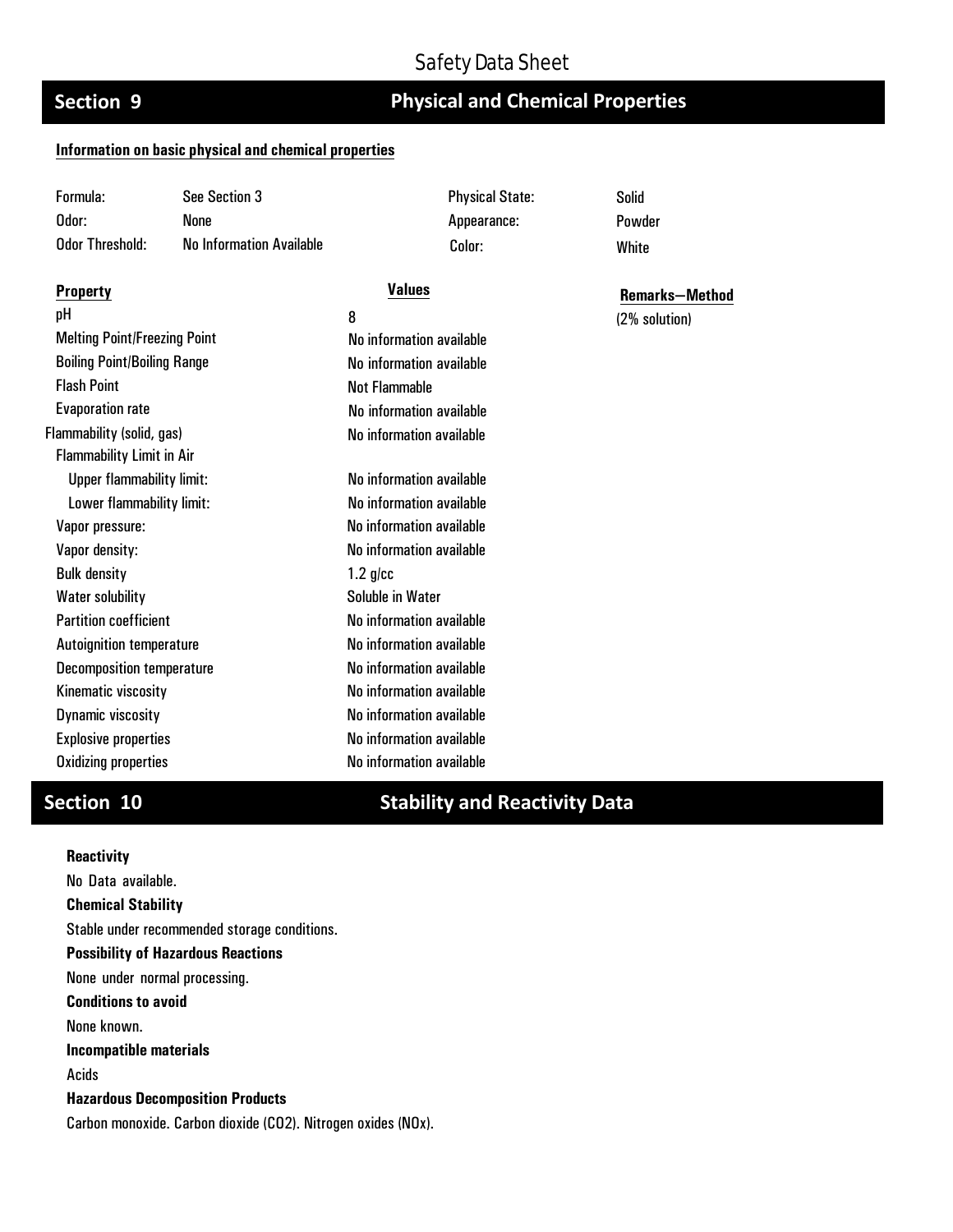# **Section 11 Toxicity Data**

## **Information on likely routes if exposure**

| <b>Product Information</b>           |                                                                                            |                                                                             |  |  |
|--------------------------------------|--------------------------------------------------------------------------------------------|-----------------------------------------------------------------------------|--|--|
| <b>Inhalation</b>                    | Inhalation of dust in high concentration may cause irritation of respiratory system.       |                                                                             |  |  |
| <b>Eye Contact</b>                   | Irritating to eyes.                                                                        |                                                                             |  |  |
| <b>Skin Contact</b>                  | Prolonged contact may cause irritation.                                                    |                                                                             |  |  |
| Ingestion                            |                                                                                            | Harmful if swallowed. Aspiration may cause pulmonary edema and pneumonitis. |  |  |
| <b>Chemical Name</b>                 | Oral LD50                                                                                  | <b>Dermal LD50</b><br><b>Inhalation LC50</b>                                |  |  |
| Sodium bicarbonate 144-55-8          | $= 4220$ mg/kg (Rat)                                                                       |                                                                             |  |  |
| <b>Trade Secret 2</b>                | $= 400$ mg/kg (Rat)                                                                        |                                                                             |  |  |
| Information on toxicological effects |                                                                                            |                                                                             |  |  |
| Symptoms                             | <b>No Information Available</b>                                                            |                                                                             |  |  |
|                                      | Delayed and immediate effects as well as chronic effects from short and long-term exposure |                                                                             |  |  |
| <b>Sensitization</b>                 | <b>No Information Available</b>                                                            |                                                                             |  |  |
| Germ cell mutagenicity               | No Information Available                                                                   |                                                                             |  |  |
| Carcinogenicity                      | This product does not contain any carcinogens or potential carcinogens as listed by OSHA,  |                                                                             |  |  |
|                                      | <b>IARC or NTP.</b>                                                                        |                                                                             |  |  |
| Reproductive toxicity                | No Information Available                                                                   |                                                                             |  |  |
| STOT single exposure                 | No Information Available                                                                   |                                                                             |  |  |
| <b>STOT</b> repeated exposure        | <b>No Information Available</b>                                                            |                                                                             |  |  |
| <b>Aspiration hazard</b>             | <b>No Information Available</b>                                                            |                                                                             |  |  |

## **Numerical measures of toxicity –Product Information**

**Unknown Acute Toxicity** 0% of the mixture consists of ingredient(s) of unknown toxicity.

## **The following values are calculated based on chapter 3.1 of the GHS document.**

Oral LD50 4228 mg/kg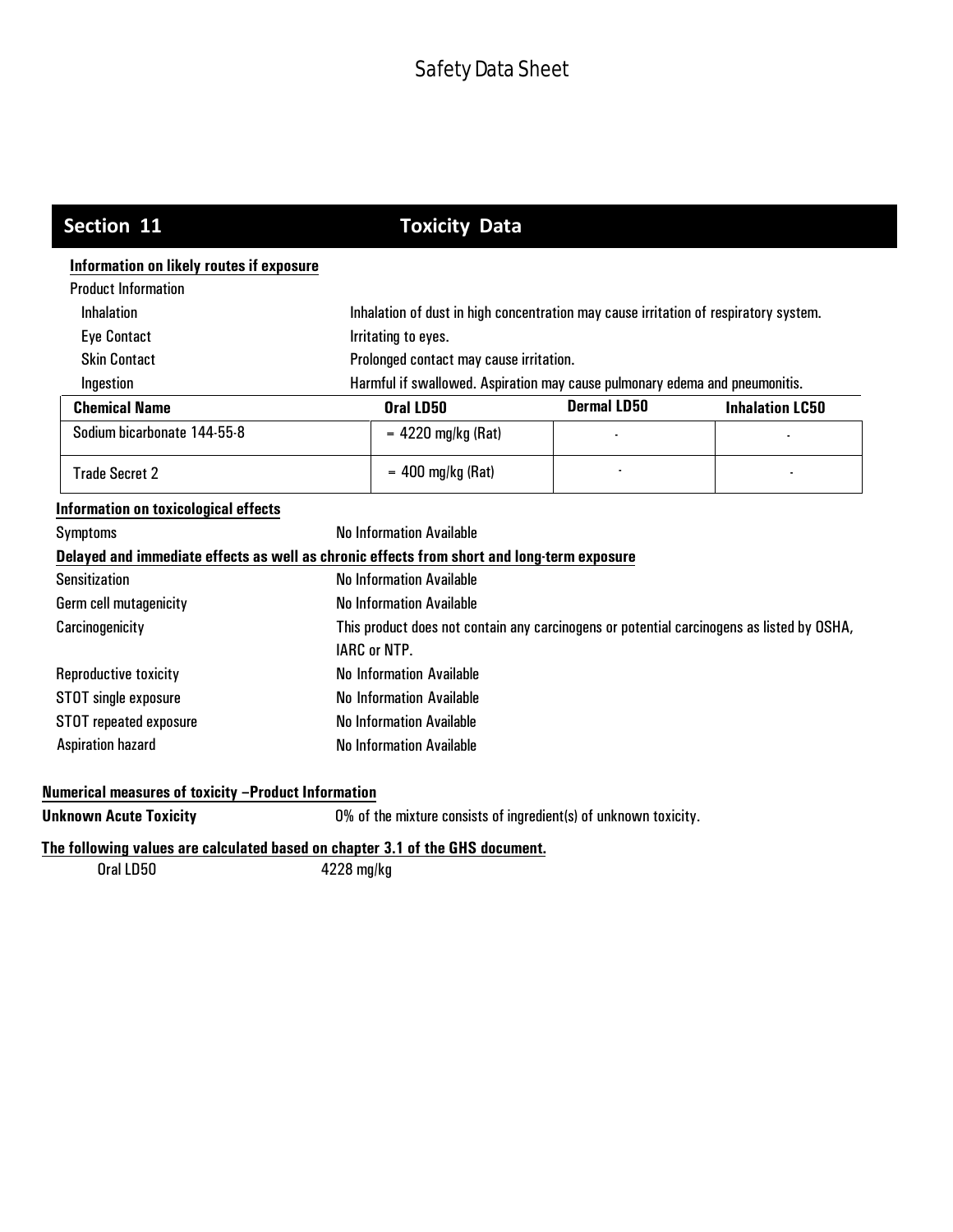## **Section 12**

## **Ecological Data**

0.2% of the mixture consists of component(s) of unknown hazards to the aquatic

environment.

| <b>Chemical Name</b> | <b>Algae/Aquatic Plants</b>   | <b>Fish</b>                  | <b>Crustacea</b>         |
|----------------------|-------------------------------|------------------------------|--------------------------|
| Sodium bicarbonate   | 650: 120 h Nitzschia linearis | 8250-9000: 96 h Lepomis      | 2350: 48 h Daphnia magna |
| 144-55-8             | $mg/L$ EC 50                  | macrochirus mg/L LC50 static | $mg/L$ EC50              |

### **Persistence and Degradability**

No Information Available.

**Bioaccumulation**

No Information Available.

**Mobility**

Soluble in water

### **Other adverse effects**

No information available

# **Waste treatment methods** Disposal of wastes **Section 13 Disposal Information**

Disposal should be in accordance with applicable regional, national and local laws and regulations.

Contaminated packaging Dispose of in accordance with federal, state and local regulations.

## **Section 14 Transport Information**

**Not Regulated by US DOT**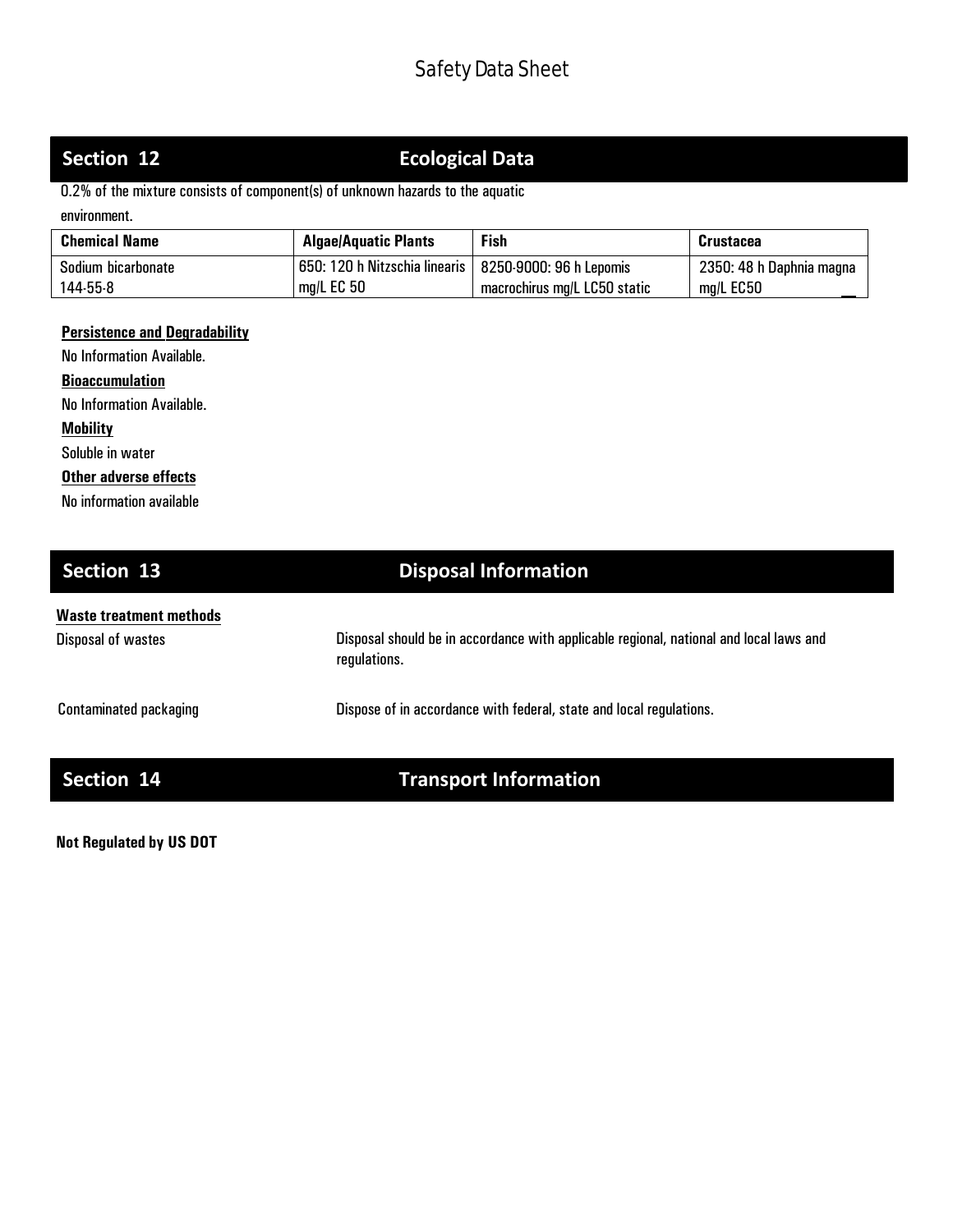## **Section 15 Regulatory Information**

## **International Inventories TSCA** Complies

**DSL/NDSL** Complies **EINECS/ELINCS** Complies

### **Legend:**

**TSCA—**United States Toxic Substances Control Act Section 8(b) Inventory

**DSL/NDSL—**Canadian Domestic Substances List/Non-Domestic Substances List

**EINECS/ELINCS—**European Inventory of Existing Chemical Substances/European List of Notified Chemical Substances

### **US Federal Regulations**

### **SARA 313**

Section 313 of Title III of the Superfund Amendments and Reauthorization of 1986 (SARA). This product does not contain any chemicals which are subject to the reporting requirements of the Act and Title 40 of the Code of Federal Regulations, Part 372.

### **SARA 311/312 Hazard Categories**

| Acute health hazard               | Yes |
|-----------------------------------|-----|
| <b>Chronic Health Hazard</b>      | Nο  |
| Fire Hazard                       | Nο  |
| Sudden release of pressure hazard | N٥  |
| <b>Reactive Hazard</b>            | N٨  |

### **CWA (Clean Water Act)**

This product does not contain any substances regulated as pollutants pursuant to the Clean Water Act (40 CFR 122.21 and 40 CFR 122.42).

### **CERCLA**

This material, as supplied, contains one or more substances regulated as a hazardous substance under the Comprehensive Environment Response Compensation and Liability Act (CERCLS) (40 CFR 302) or the Superfund Amendments and Reauthorization Act (SARA) (40CFR 355). There may be specific reporting requirements at the local, regional or state level pertaining to releases of this material.

## **US State Regulations**

## **California Proposition 65**

This product does not contain any Proposition 65 chemicals.

### **U.S. State Right-to-Know Regulations**

This product does not contain any substance regulated by the state right-to-know regulations.